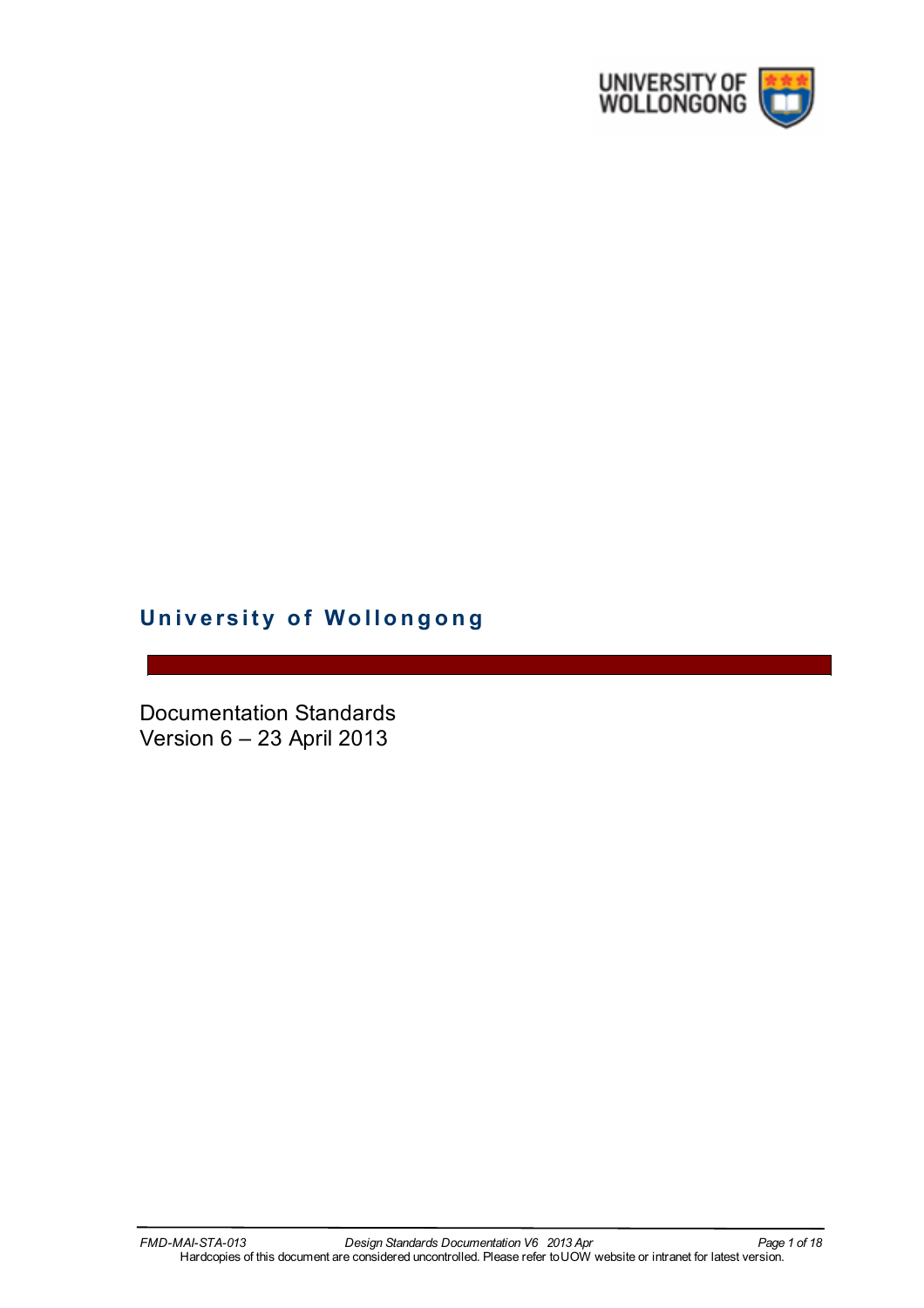

### **VERSION CONTROL SYSTEM**

| <b>Section</b><br><b>Modified</b> | <b>Description of Modification</b>                                                                                                       | <b>Version</b> | Organisation                   | Representative     | <b>Date</b> |
|-----------------------------------|------------------------------------------------------------------------------------------------------------------------------------------|----------------|--------------------------------|--------------------|-------------|
| 3                                 | Two copies of final documentation required<br>amended to one hard & one electronic copy.                                                 | $\overline{2}$ | <b>Buildings &amp; Grounds</b> | <b>Bruce Flint</b> | 07-05-2009  |
| Figure 1                          | Two hard copies of final documentation required<br>amended to one hard copy.                                                             | $\overline{2}$ | <b>Buildings &amp; Grounds</b> | <b>Bruce Flint</b> | 07-05-2009  |
| 4.3                               | Survey Drawings section added.                                                                                                           | 2              | <b>Buildings &amp; Grounds</b> | <b>Bruce Flint</b> | 07-05-2009  |
| 5.1                               | Parts i, j & k added, Part e. added.                                                                                                     | $\overline{2}$ | <b>Buildings &amp; Grounds</b> | <b>Bruce Flint</b> | 07-05-2009  |
| 5.5                               | Part g. added.                                                                                                                           | $\overline{2}$ | <b>Buildings &amp; Grounds</b> | <b>Bruce Flint</b> | 07-05-2009  |
| 6.1                               | Table of Contents for O&M Manual added.                                                                                                  | $\overline{2}$ | <b>Buildings &amp; Grounds</b> | <b>Bruce Flint</b> | 07-05-2009  |
| 6.2                               | Table of Contents for O&M Manual added.                                                                                                  | 2              | <b>Buildings &amp; Grounds</b> | <b>Bruce Flint</b> | 07-05-2009  |
| 6.3                               | Table of Contents for O&M Manual added.                                                                                                  | $\overline{2}$ | <b>Buildings &amp; Grounds</b> | <b>Bruce Flint</b> | 07-05-2009  |
| 3/4/5                             | Hardcopy requirement deleted                                                                                                             | 3              | <b>Buildings &amp; Grounds</b> | <b>Bruce Flint</b> | 08-08-2011  |
| Throughout                        | Reviewed                                                                                                                                 | 4              | <b>Buildings &amp; Grounds</b> | Tony Johnson       | 16/9/2011   |
| Throughout                        | Document updated to reflect name change from<br>Buildings & Grounds (B&G) to Facilities<br>Management Division (FMD) and rebranding logo | 5              | University of Wollongong       | Yvonne Butcher     | 5/3/2012    |
| 3/4.3                             | Document Submission Process amended. iC<br>survey control points added                                                                   | 6              | University of Wollongong       | Paul Mourtos       | 23/4/2013   |
|                                   |                                                                                                                                          |                |                                |                    |             |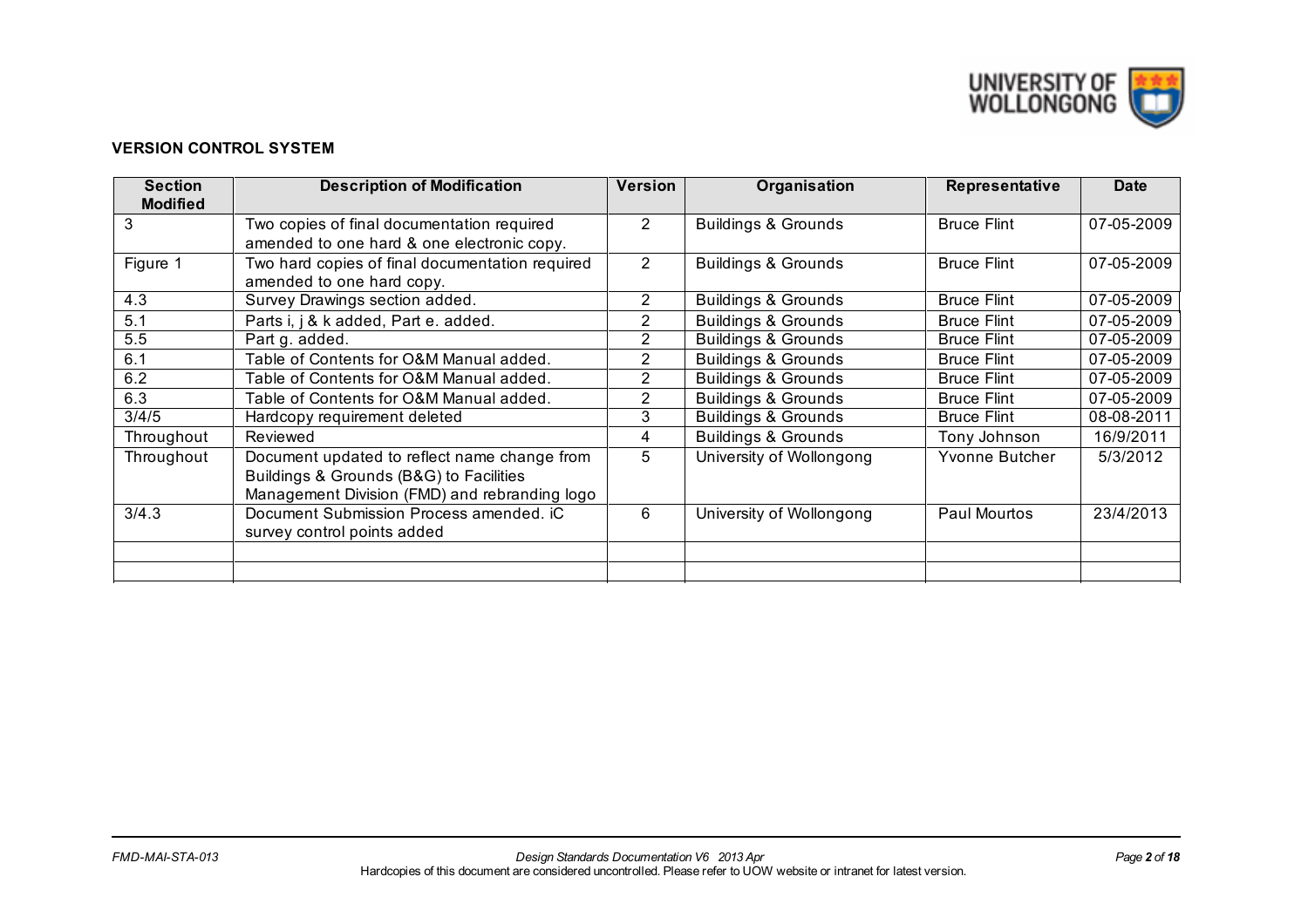

# **TABLE OF CONTENTS**

|            |                                  | 4                                                                                                                                                                                                                                                                                                                                                                                                                                                                                                                                                                                                                          |
|------------|----------------------------------|----------------------------------------------------------------------------------------------------------------------------------------------------------------------------------------------------------------------------------------------------------------------------------------------------------------------------------------------------------------------------------------------------------------------------------------------------------------------------------------------------------------------------------------------------------------------------------------------------------------------------|
|            |                                  | 4                                                                                                                                                                                                                                                                                                                                                                                                                                                                                                                                                                                                                          |
|            |                                  | 4                                                                                                                                                                                                                                                                                                                                                                                                                                                                                                                                                                                                                          |
| 3.1        | <b>Design Documentation</b>      | 4                                                                                                                                                                                                                                                                                                                                                                                                                                                                                                                                                                                                                          |
| 3.2        | <b>Tender Documentation</b>      | 5                                                                                                                                                                                                                                                                                                                                                                                                                                                                                                                                                                                                                          |
|            |                                  | 6                                                                                                                                                                                                                                                                                                                                                                                                                                                                                                                                                                                                                          |
|            |                                  | 6                                                                                                                                                                                                                                                                                                                                                                                                                                                                                                                                                                                                                          |
|            |                                  | 8                                                                                                                                                                                                                                                                                                                                                                                                                                                                                                                                                                                                                          |
| 4.1        | General                          | 8                                                                                                                                                                                                                                                                                                                                                                                                                                                                                                                                                                                                                          |
| 4.2        |                                  | 10                                                                                                                                                                                                                                                                                                                                                                                                                                                                                                                                                                                                                         |
| 4.3        | <b>Survey Drawings</b>           | 10                                                                                                                                                                                                                                                                                                                                                                                                                                                                                                                                                                                                                         |
|            |                                  | 10                                                                                                                                                                                                                                                                                                                                                                                                                                                                                                                                                                                                                         |
|            | General                          | 10                                                                                                                                                                                                                                                                                                                                                                                                                                                                                                                                                                                                                         |
|            |                                  | 11                                                                                                                                                                                                                                                                                                                                                                                                                                                                                                                                                                                                                         |
|            |                                  | 14                                                                                                                                                                                                                                                                                                                                                                                                                                                                                                                                                                                                                         |
|            |                                  | 15                                                                                                                                                                                                                                                                                                                                                                                                                                                                                                                                                                                                                         |
|            |                                  | 15                                                                                                                                                                                                                                                                                                                                                                                                                                                                                                                                                                                                                         |
|            |                                  | 15                                                                                                                                                                                                                                                                                                                                                                                                                                                                                                                                                                                                                         |
|            |                                  | 16                                                                                                                                                                                                                                                                                                                                                                                                                                                                                                                                                                                                                         |
|            |                                  | 16                                                                                                                                                                                                                                                                                                                                                                                                                                                                                                                                                                                                                         |
|            |                                  | 16                                                                                                                                                                                                                                                                                                                                                                                                                                                                                                                                                                                                                         |
| <u>6.4</u> |                                  | 17                                                                                                                                                                                                                                                                                                                                                                                                                                                                                                                                                                                                                         |
|            |                                  | 17                                                                                                                                                                                                                                                                                                                                                                                                                                                                                                                                                                                                                         |
|            |                                  | 18                                                                                                                                                                                                                                                                                                                                                                                                                                                                                                                                                                                                                         |
|            | $5^{\circ}$<br>6.2<br>6.5<br>6.6 | <b>OVERVIEW</b><br><b>RESPONSIBILITY</b><br><b>DOCUMENT SUBMISSION PROCESS</b><br>3.3 Construction Documentation<br>3.4 "As Installed" Documentation<br><b>DRAWINGS</b><br><b>Room Numbers</b><br><b>OPERATION AND MAINTENANCE MANUALS</b><br>5.1<br>5.2 Table of Contents<br>5.3 Asset & Equipment Information, Certification and Warranties<br>5.4 Operation Manuals<br>5.5 Maintenance Manuals<br><b>AS-BUILT DOCUMENTATION</b><br><b>Architectural</b><br>6.1<br><b>Mechanical Services</b><br>6.3 Electrical Services<br><b>Closed-Circuit Television (CCTV)</b><br><b>Hydraulic Services</b><br><b>Fire Services</b> |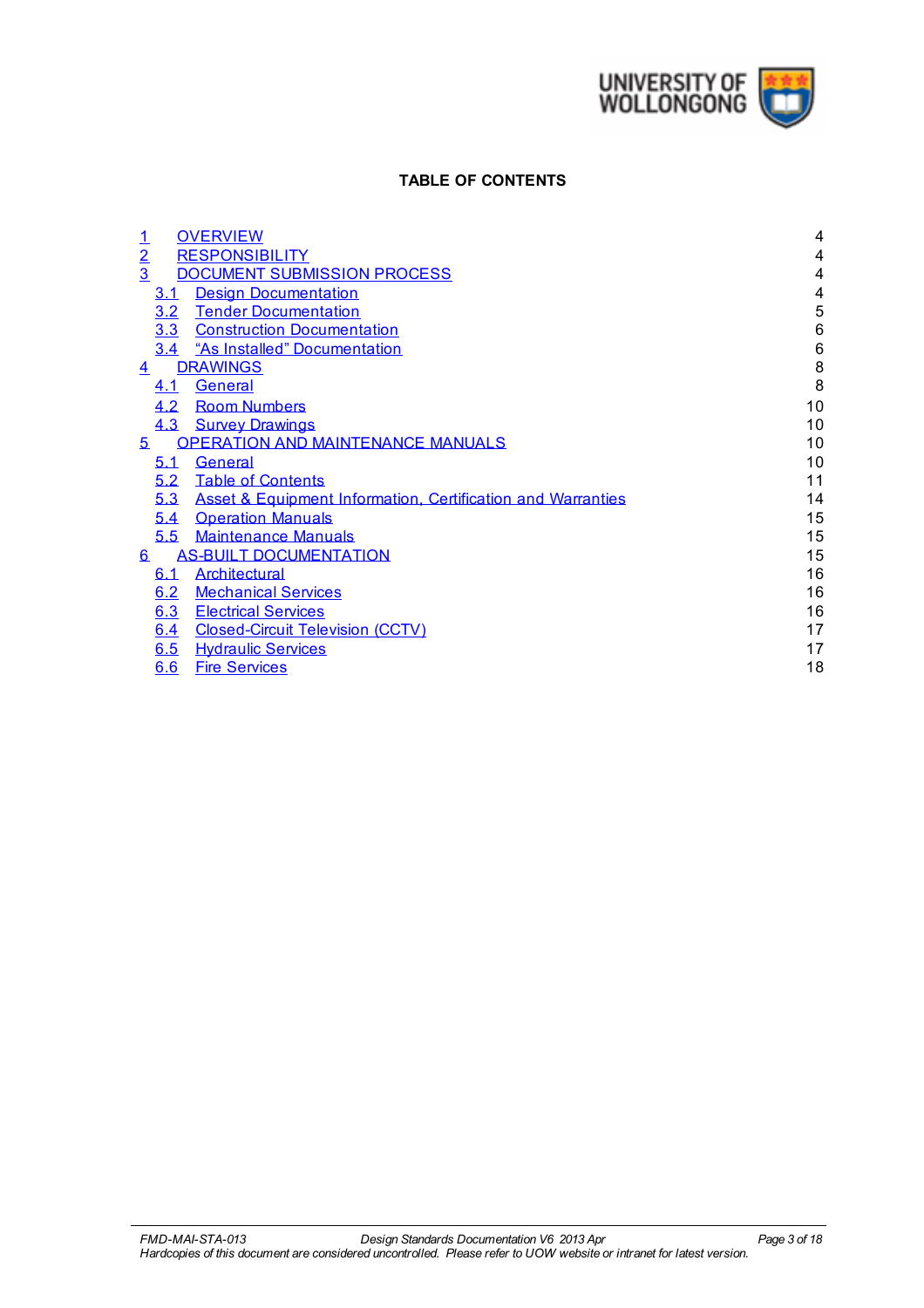# **1 OVERVIEW**

<span id="page-3-0"></span>Documentation includes all drawings, manuals, specification and reports prepared for the University of Wollongong (UOW). UOW require documentation to be prepared to be consistent and in an electronic format for the University's general use and archiving. This documentation standard applies to major or minor works and master planning activities.

Compliance with this documentation standard ensures that electronic information received by UOW is consistent and compatible with UOW's existing documentation.

### **2 RESPONSIBILITY**

<span id="page-3-1"></span>The lead design consultant is responsible for the compliance with this standard. They shall coordinate all design consultants to ensure all documentation, reflects the requirements of this standard. This document has been provided in pdf and word document to allow consultants to remove extracts and include in design and tender specifications as required.

Where work is undertaken directly to UOW, the responsibility resides with the relevant building contractor under direction from the UOW Project officer or representative.

### **3 DOCUMENT SUBMISSION PROCESS**

<span id="page-3-2"></span>Documentation required is outlined but not restricted to Table 1, 2 and 3. Figure 1 shoes the normal documentation submission process. It is important that the lead consultant understand and adhere to this process for capital works projects. In some instances for minor works projects the submission process may be reduced.

<span id="page-3-3"></span>Contract documentation must comply with the following submission requirements:

#### **3.1 Design Documentation**

- Design Drawings A soft copy of all progressive design drawings must be submitted at key stages, notionally:
	- o Brief/Return Brief.
	- o Concept/Schematic Design (notionally 40%).
	- o Development Application.
	- o Design Development (notionally 70%).
	- o Pre Tender (notionally 95%).
- Design Reports A complete revised soft copy of all relevant design reports must be submitted at Pre-Tender stage. Any amended design reports need to be resubmitted promptly.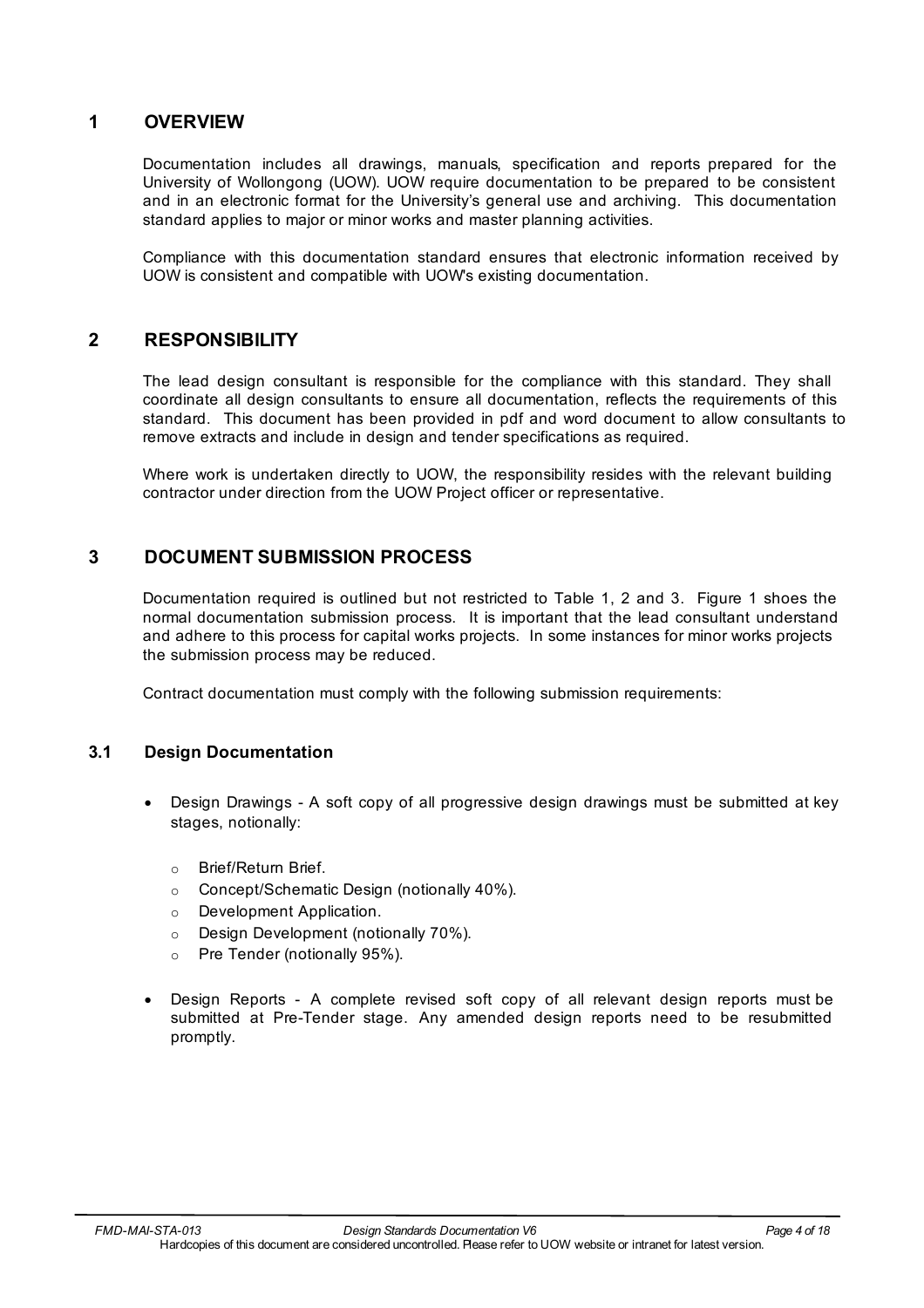

| Design Stage - Project Documentation Checklist              |                              |                          |                          |  |
|-------------------------------------------------------------|------------------------------|--------------------------|--------------------------|--|
| <b>Design Documentation</b>                                 | Report/Return<br>Brief (pdf) | <b>Drawings</b><br>(pdf) | <b>Drawings</b><br>(dwg) |  |
| Architectural                                               | $\sf X$                      | X                        |                          |  |
| Design Risk Register                                        | X                            |                          |                          |  |
| Structural                                                  | X                            | X                        |                          |  |
| Civil                                                       | X                            | X                        |                          |  |
| Mechanical                                                  | X                            | X                        |                          |  |
| Electrical                                                  | X                            | X                        |                          |  |
| Hydraulic                                                   | X                            | X                        |                          |  |
| Lift                                                        | X                            | X                        |                          |  |
| Communications                                              | X                            | X                        |                          |  |
| Security                                                    | X                            | X                        |                          |  |
| Fire - Dry                                                  | X                            | X                        |                          |  |
| Fire - Wet                                                  | X                            | X                        |                          |  |
| Landscape                                                   | X                            | X                        |                          |  |
| Level 3 High Voltage                                        | $\boldsymbol{\mathsf{X}}$    | X                        |                          |  |
| <b>BCA</b>                                                  | X                            |                          |                          |  |
| Section J                                                   | X                            |                          |                          |  |
| Access                                                      | X                            |                          |                          |  |
| Cost Planning                                               | $\boldsymbol{\mathsf{X}}$    |                          |                          |  |
| <b>BCA</b>                                                  | X                            |                          |                          |  |
| Acoustic                                                    | X                            |                          |                          |  |
| Geotech                                                     | $\boldsymbol{\mathsf{X}}$    |                          |                          |  |
| Surveyor                                                    | X                            | X                        | X                        |  |
| Traffic/Transportation                                      | $\pmb{\times}$               |                          |                          |  |
| <b>Bushfire</b>                                             | X                            |                          |                          |  |
| Heritage                                                    | X                            |                          |                          |  |
| Arborist                                                    | X                            |                          |                          |  |
| Stormwater                                                  | $\pmb{\times}$               |                          |                          |  |
| <b>High Voltage</b>                                         | X                            | X                        |                          |  |
| Sydney Water                                                | $\mathsf{x}$                 |                          |                          |  |
| Gas                                                         | X                            |                          |                          |  |
| Telstra/Optus                                               | $\pmb{\times}$               |                          |                          |  |
| Development Application                                     | $\pmb{\times}$               |                          |                          |  |
| <b>Construction Certificate</b>                             | $\mathsf X$                  |                          |                          |  |
| Other (as applicable)                                       |                              |                          |                          |  |
| X - Denotes to be forwarded to relevant UOW project officer |                              |                          |                          |  |

Table 1 – Project Documentation requirements during the design stage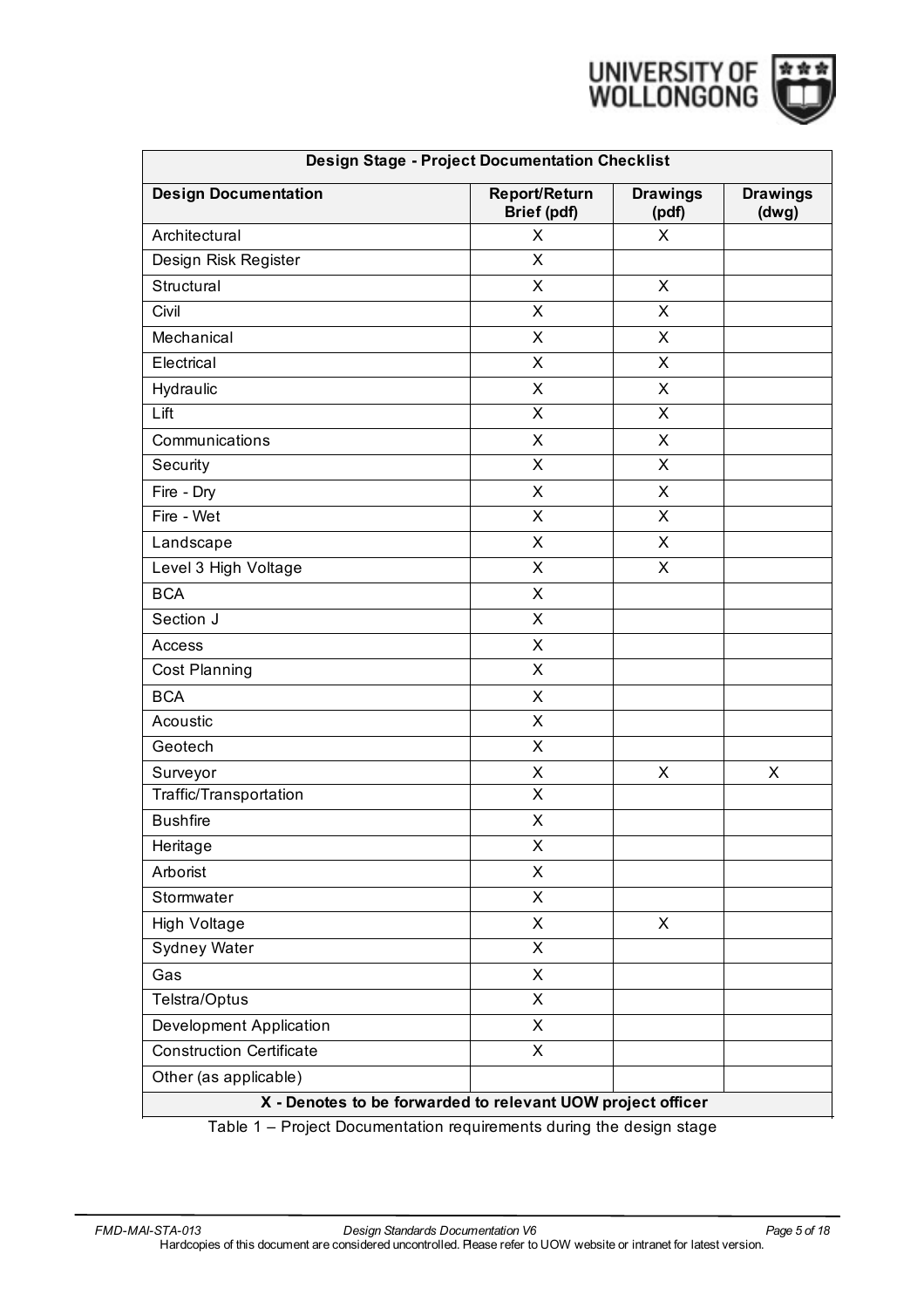

### <span id="page-5-0"></span>**3.2 Tender Documentation**

A complete soft copy of "Tender" documentation must be submitted. Drawings and specifications shall be submitted in pdf format.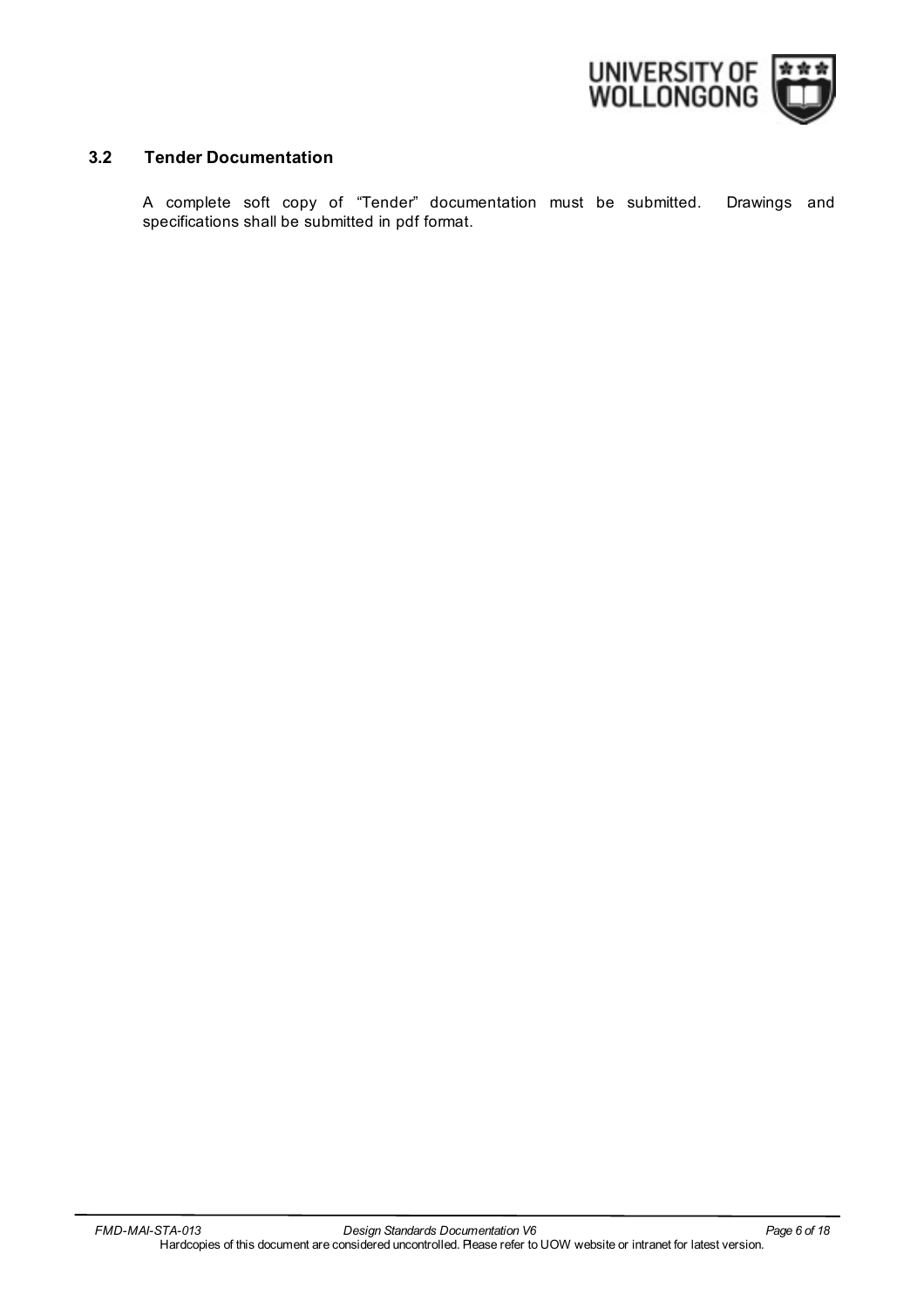

### <span id="page-6-0"></span>**3.3 Construction Documentation**

A complete soft copy of "Construction" documentation must be submitted. Drawings shall be submitted in pdf and dwg format. Refer to Table 2.

| <b>Construction Stage - Project Documentation Checklist</b> |                        |                          |                          |
|-------------------------------------------------------------|------------------------|--------------------------|--------------------------|
| <b>Construction Documentation</b>                           | <b>Report</b><br>(pdf) | <b>Drawings</b><br>(pdf) | <b>Drawings</b><br>(dwg) |
| Specification-All disciplines                               | X                      |                          |                          |
| Drawings - All disciplines                                  |                        | х                        |                          |
| Schedules - Including FF&E, Finishes, Colour                | X                      |                          |                          |
| x<br>Reports - Including Engineering, ESD etc               |                        |                          |                          |
| X - Denotes to be forwarded to relevant UOW project officer |                        |                          |                          |

Table 2 - Project Documentation requirements during the Construction stage

#### <span id="page-6-1"></span>**3.4 "As Installed" Documentation**

- Progressive mark-up of "As Installed" drawings, including in-ground service drawings, must be progressively marked up and reviewed at site meetings on a monthly basis during the construction stage. Progress prints must be submitted to the lead consultant at 25%, 50% and 75% complete stages.
- As Installed documentation at Practical Completion One draft hardcopy and onesoft copy of 90% complete documentation (which includes manual and drawings) must be submitted for approval at application for Practical Completion. Refer to Section 12.4 & 12.5 for details of document submission requirements
- As Installed and Operation and Maintenance Documentation Final- One complete soft copy of final documentation must be submitted 4 weeks after Practical Completion.
- Retention will not be returned until final approved as-built drawings and operation & maintenance manuals have been issued.

Documentation required is outlined but not restricted to Table 3.

If, during Defects Liability Period, any subsequent information is to be included in the manuals, it shall be provided asa soft copy and in a complete section for ease of integration into the O&M Manual. Any modification to drawing shall be submitted in pdf and dwg formats.

| <b>As-Installed Documentation</b>            | <b>Report</b><br>(pdf) | <b>Drawings</b><br>(pdf) | <b>Drawings</b><br>(dwg) |
|----------------------------------------------|------------------------|--------------------------|--------------------------|
|                                              |                        |                          |                          |
| Specification-All disciplines                | х                      |                          |                          |
| Drawings - All disciplines                   |                        | X                        | х                        |
| Operation and Maintenance Manuals            | х                      |                          |                          |
| Survey                                       |                        | X                        | x                        |
| Schedules - Including FF&E, Finishes, Colour | x                      |                          |                          |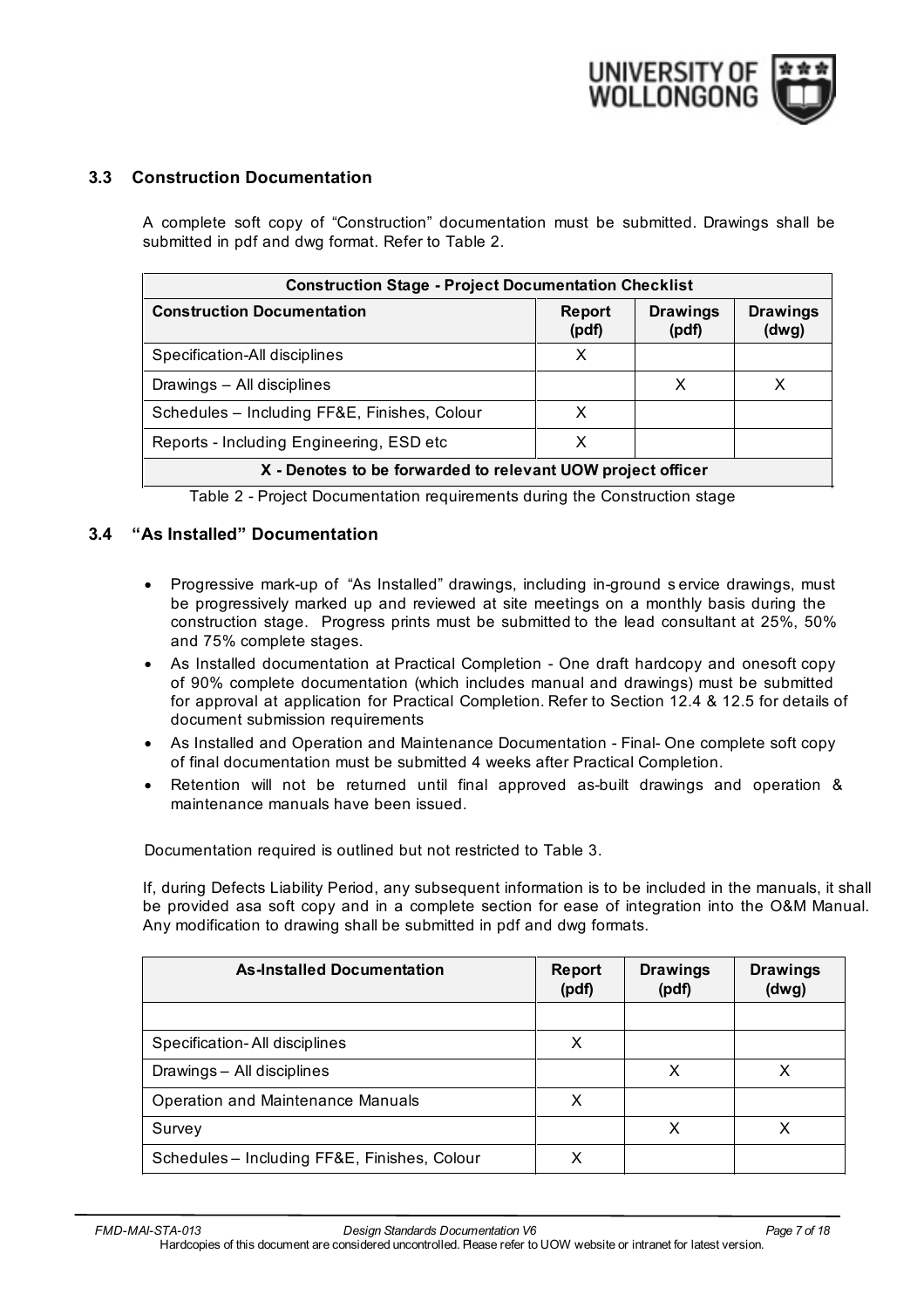

| Reports - Including Engineering, ESD etc                    |  |  |  |
|-------------------------------------------------------------|--|--|--|
|                                                             |  |  |  |
| X - Denotes to be forwarded to relevant UOW project officer |  |  |  |

Table 3 As-installed documentation requirements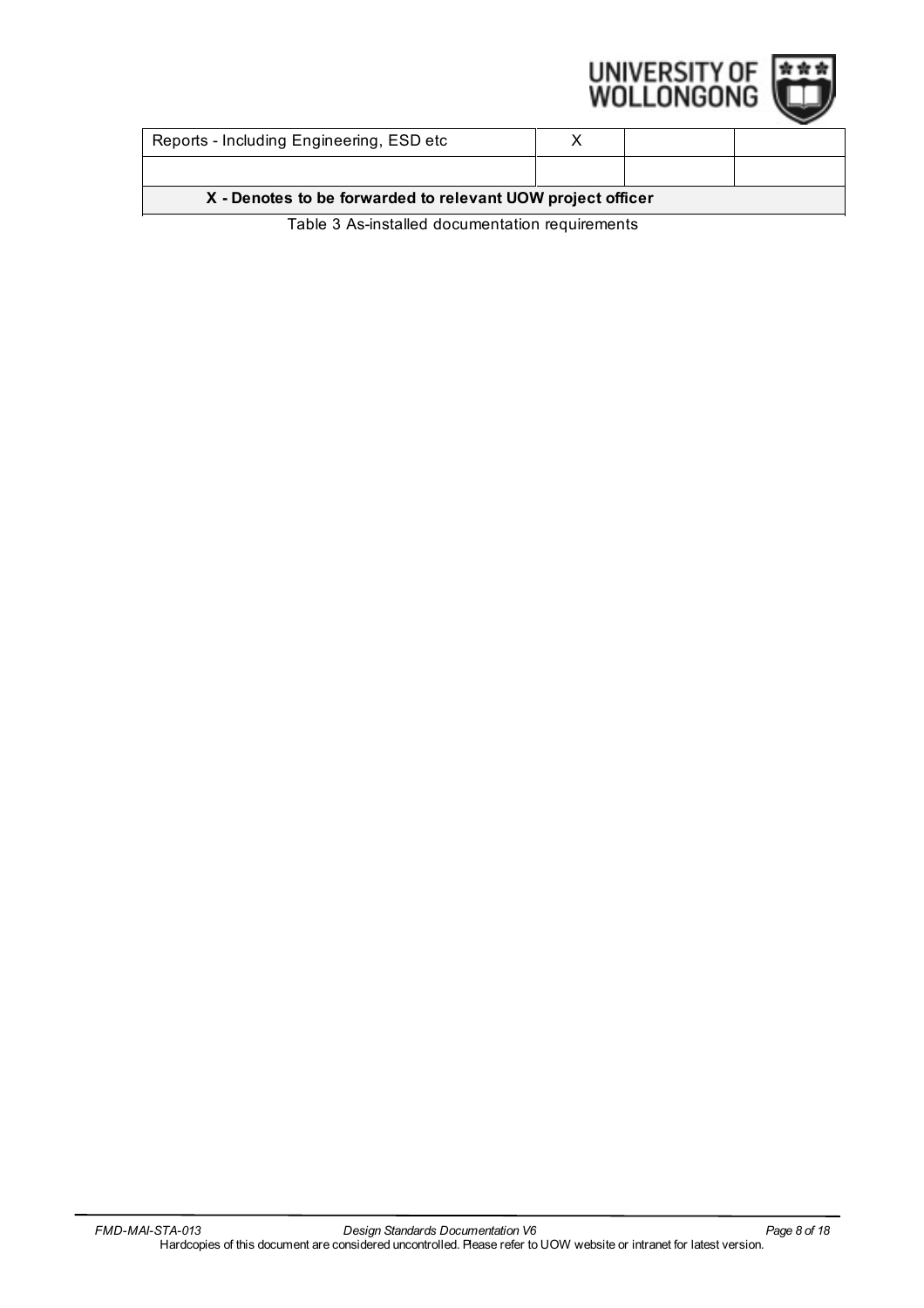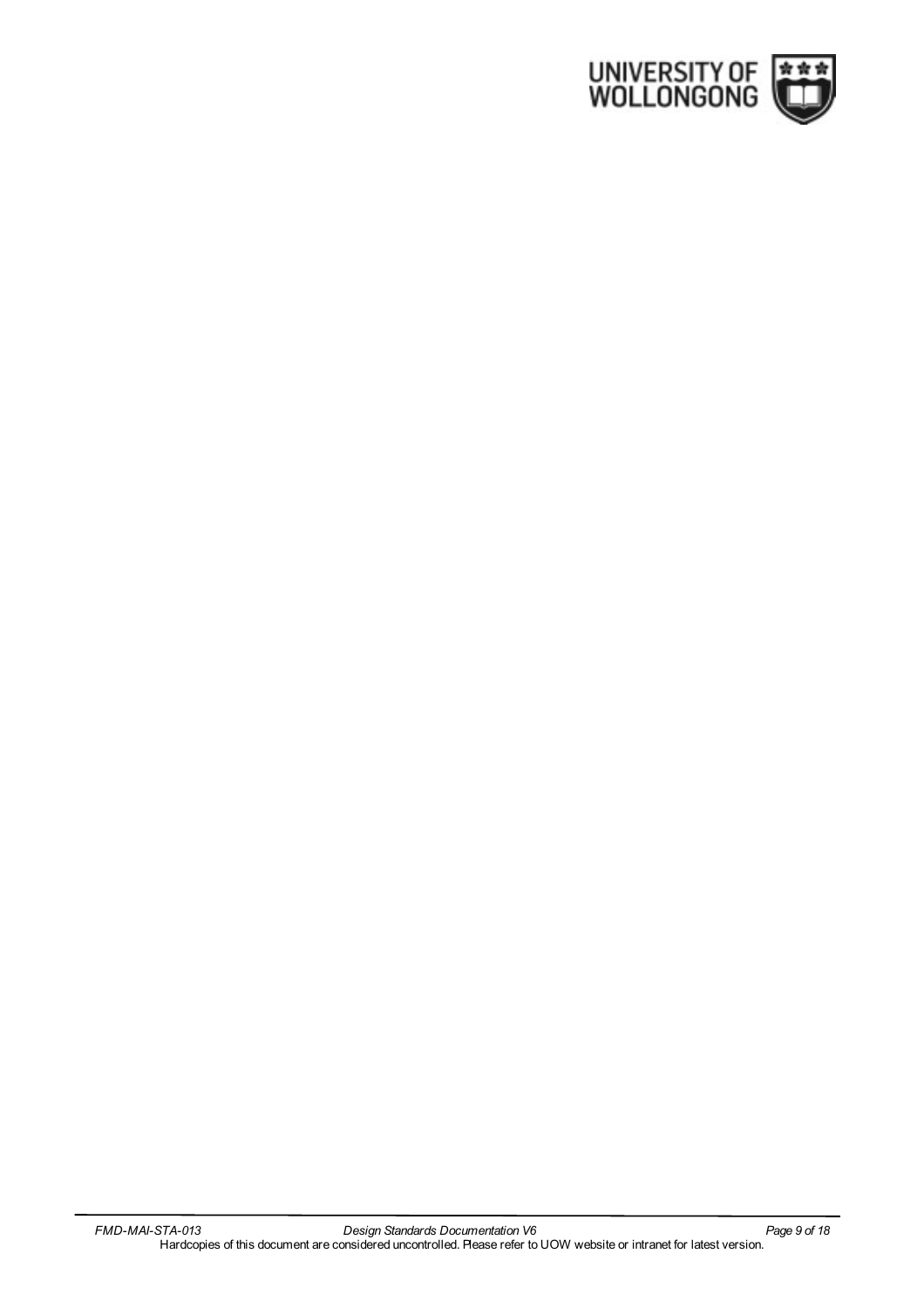

# <span id="page-9-0"></span>**4 DRAWINGS**

#### <span id="page-9-1"></span>**4.1 General**

All design drawings prepared for UOW shall comply with the following standards:

- a. A1 sheets shall be used for all plans, construction layouts, and single line diagrams. Drawings shall be clearly legible when printed out at A3.
- b. A3 sheets shall be used for detail drawings and rendered illustrations.
- c. Drawing size shall be clearly noted in the title block.
- d. All drawings shall include a title block with version, issue, date, drawn by, project title, softcopy filename and the UOW logo.
- e. All plan drawings shall clearly show the north point.
- f. All drawings shall be clearly identified as "Design (relevant stage)", "Tender", "Construction" or "As Installed".
- g. All drawings shall have a scale bar.
- h. Soft copies of drawings shall be provided in both AutoCAD (dwg) and Adobe Acrobat (pdf) formats.
- i. All AutoCAD cross reference drawings shall be bound into original drawing.
- j. Unused objects, line types and entities shall be purged to keep drawing file size to a minimum.
- k. All soft copy drawings submitted shall be able to be viewed and edited in the two latest versions of AutoCAD.
- l. Arial Narrow or Arial shall be used as the standard font for all text included on drawings.
- m. All drawings shall use the 'Bylayer' method, which ensures only one line type and colour per layer;
- n. Only AutoCAD standard line types (as defined in acad.lin) shall be used.
- o. Alternate line types and fonts may only be used with the permission of the project manager. A copy of the fonts and line types must be included with drawing file when issued.
- p. UOW's standard colours are identified in Table 1 following. If non-standard colours are used, the plot style table (ctb file) must be included with the drawing file.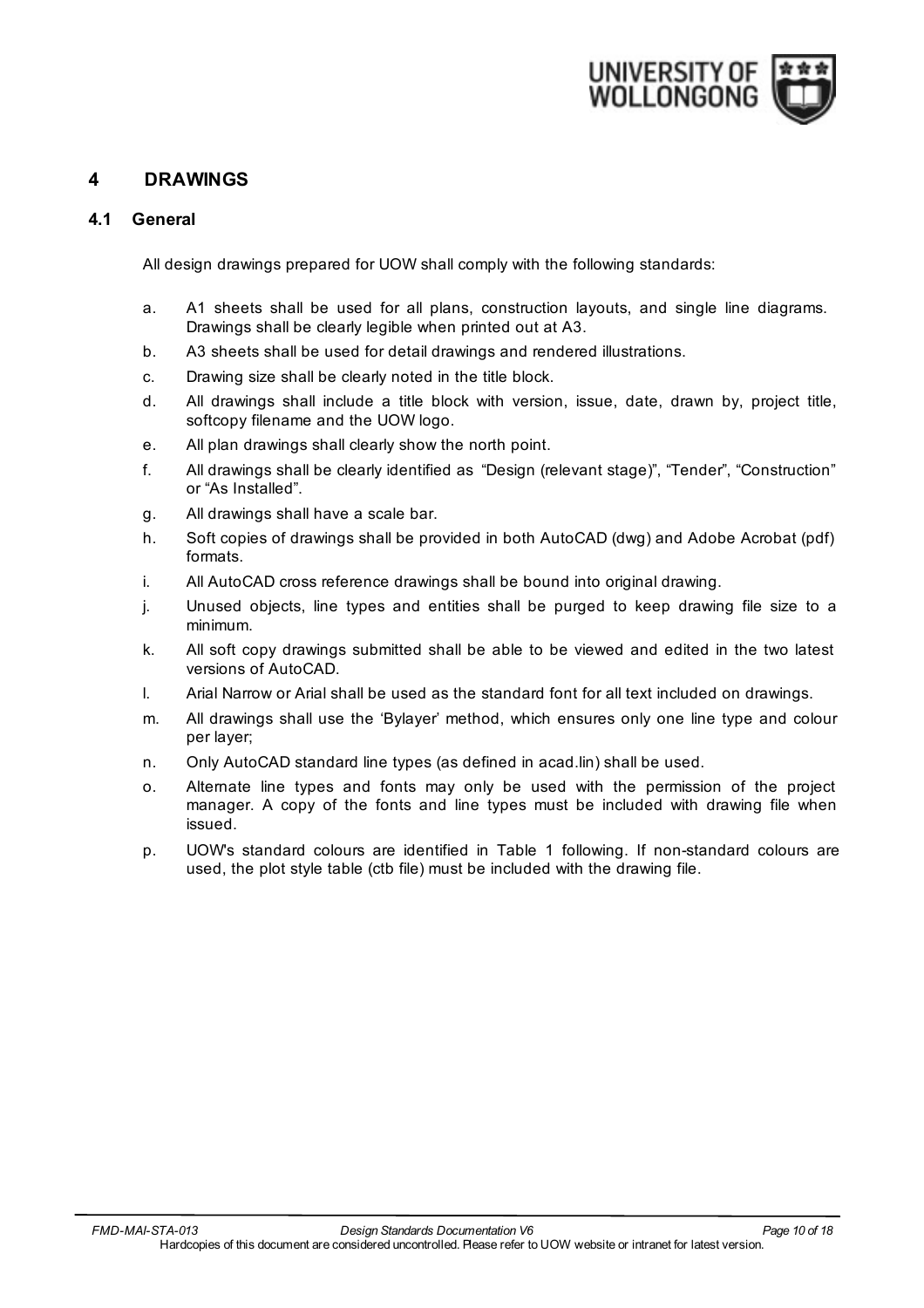| UNIVERSITY OF |  |
|---------------|--|
|---------------|--|

| <b>Screen Colour</b>  | <b>Plot Colour   Plot Width</b> |                             |
|-----------------------|---------------------------------|-----------------------------|
| Red - Colour 1        | <b>Black</b>                    | $0.45$ mm                   |
| Yellow - Colour 2     | <b>Black</b>                    | $0.3$ mm                    |
| Green - Colour 3      | <b>Black</b>                    | $0.9$ mm                    |
| Cyan - Colour 4       | <b>Black</b>                    | $0.65$ mm                   |
| Blue - Colour 5       | <b>Black</b>                    | $0.2$ mm                    |
| Magenta - Colour 6    | <b>Black</b>                    | $0.2$ mm                    |
| White $-$ Colour $7$  | <b>Black</b>                    | $0.2$ mm                    |
| Grey - Colour 8       | <b>Black</b>                    | $0.1$ mm                    |
| Grey - Colour 9       | <b>Black</b>                    | $0.1$ mm                    |
| Colour 31             | $\overline{\text{Red}}$         | $\overline{0.1 \text{ mm}}$ |
| Colour <sub>32</sub>  | Red                             | $0.6$ mm                    |
| Colour <sub>33</sub>  | Red                             | $0.3$ mm                    |
| Colour 51             | Yellow                          | $0.1$ mm                    |
| Colour <sub>52</sub>  | Yellow                          | $0.6$ mm                    |
| Colour <sub>53</sub>  | Yellow                          | $0.3$ mm                    |
| Colour <sub>71</sub>  | Green                           | $0.1$ mm                    |
| Colour <sub>72</sub>  | Green                           | $0.6$ mm                    |
| Colour <sub>73</sub>  | Green                           | $\overline{0.3}$ mm         |
| Colour 131            | Cyan                            | $0.1$ mm                    |
| Colour 132            | Cyan                            | $0.6$ mm                    |
| Colour 133            | Cyan                            | $0.3$ mm                    |
| Colour 151            | <b>Blue</b>                     | $0.1$ mm                    |
| Colour 152            | <b>Blue</b>                     | $0.6$ mm                    |
| Colour 153            | <b>Blue</b>                     | $\overline{0.3}$ mm         |
| Colour <sub>201</sub> | Magenta                         | $\overline{0.1}$ mm         |
| Colour 202            | Magenta                         | $0.6$ mm                    |
| Colour 203            | Magenta                         | $0.3$ mm                    |
| Colour <sub>250</sub> | <b>Black</b>                    | $0.05$ mm                   |
| Colour 251            | Grey                            | $0.1$ mm                    |
| Colour 252            | Grey                            | $0.6$ mm                    |
| Colour 253            | Grey                            | $0.3$ mm                    |

Table 4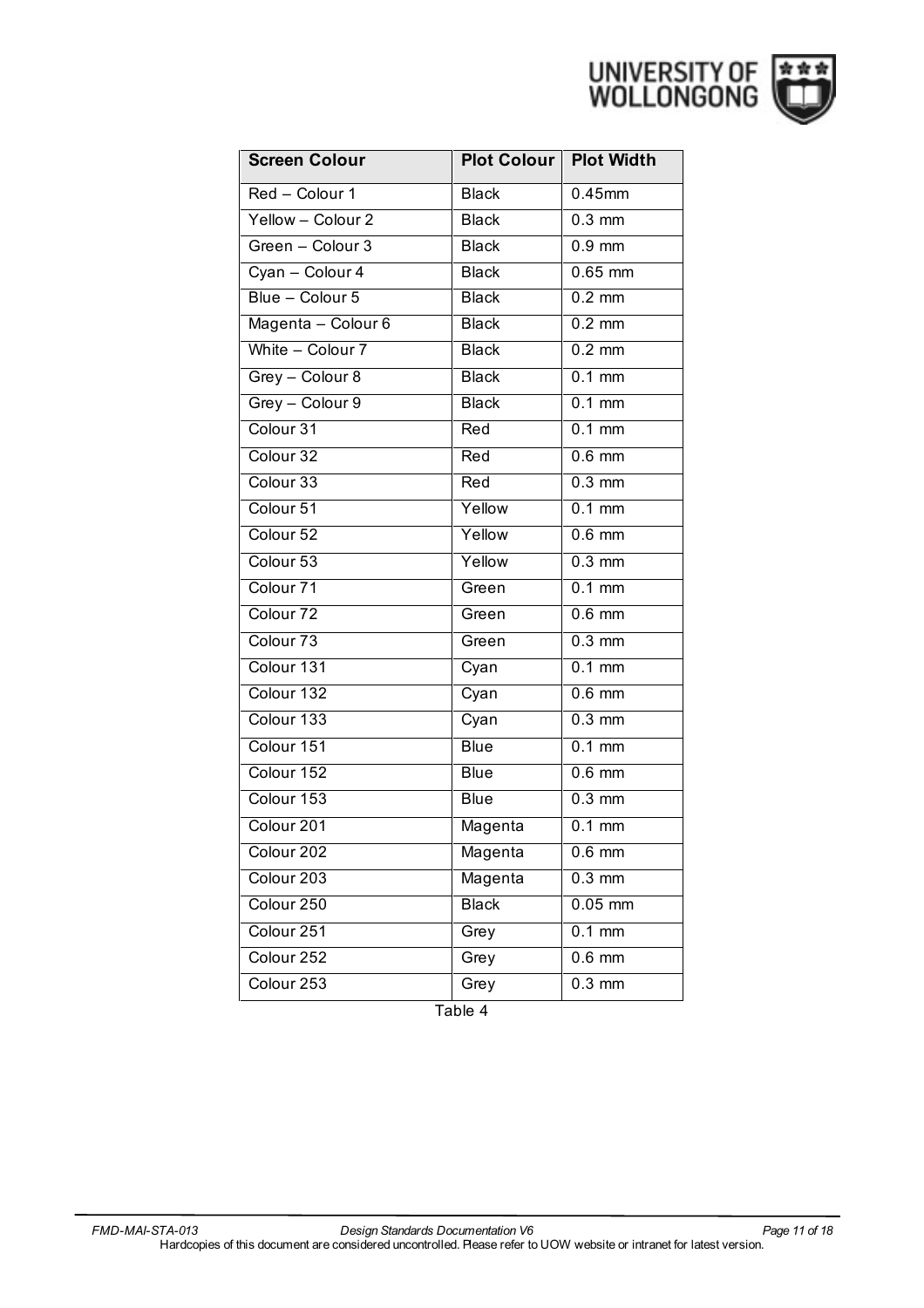

#### <span id="page-11-0"></span>**4.2 Room Numbers**

Final room numbers will be provided by FMD once architectural layouts are frozen. The final room numbers must be shown on tender drawings and documentation for labelling of all spaces using the FMD numbering and sequencing process. Schedules and Specifications must reflect the UOW room numbers. Final room numbers must also be shown on services drawing for the purpose of labelling field equipment.

#### <span id="page-11-1"></span>**4.3 Survey Drawings**

Survey drawings shall comply with the following format:

- a. All survey drawings shall be based on the 'Map Grid of Australia'.
- b. All contour lines shall be minimum 0.5 metre.
- c. Survey to include corners of buildings within survey vicinity.
- d. State Control Points for Main Campus are located in Northfields Avenue:

i. PM 4442 – RL 47.531 – E 1019.68 – N 933.45

ii. PM 16948 – RL 24.114 – E 1696.78 – N 970.80

Internal control point locations and coordinates may be obtained from Facilities Management Division (FMD) by contacting Ph 42213085 or 42214248.

- e. Control Points for Innovation Campus are located in Squires Way:
	- i. PM 5591
	- ii. PM 5588

Refer UOW Drawing No. 99-10-091.

- f. Dwg file to include (in model space) two relevant control points.
- g. Certified survey of Ground Floor Slab to be submitted to the following tolerances Slab edge (on plan) +/- 25mm
- h. Slab Level +/- 10mm.
- i. The date shall be clearly indicated.
- <span id="page-11-2"></span>j. North point shall be clearly indicated.

### **5 OPERATION AND MAINTENANCE MANUALS**

#### <span id="page-11-3"></span>**5.1 General**

Operation and maintenance manuals shall be submitted for all services installations and building elements with specific maintenance requirements. The operation and maintenance manuals shall contain separate sections on correct operating procedures, specific maintenance tasks and detailed technical information.

Operation and maintenance manuals shall be formatted as follows:

#### **Soft Copy**

- a. Each manual shall be provided on a separate disk.
- b. Each disk shall be labelled with the typed or printed title 'OPERATION AND MAINTENANCE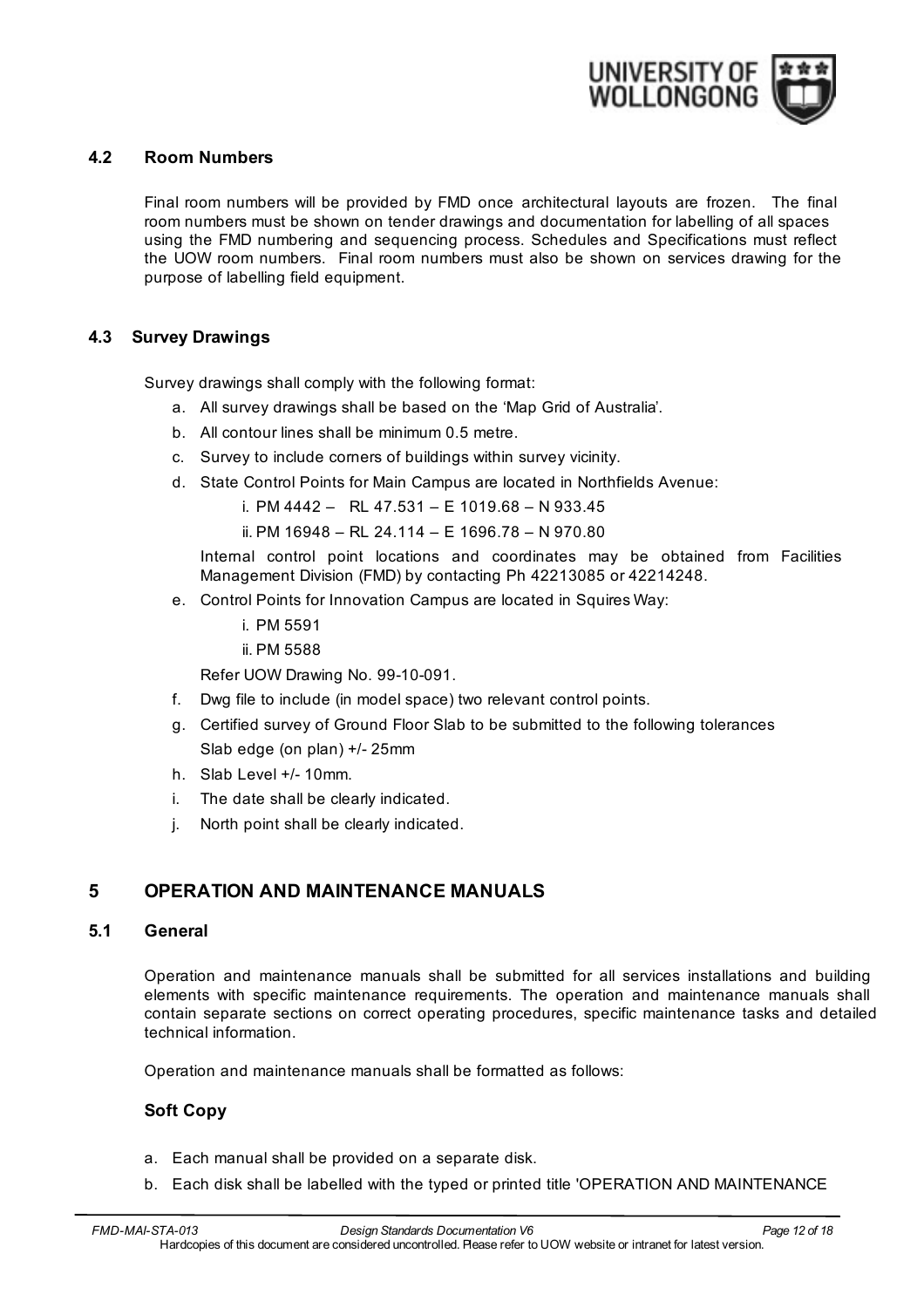

MANUAL' in capital lettering on the disk and the cover.

- c. Each manual shall be one file only in contents order.
- d. Where possible, manual to be provided as pdf and word format. Drawings in manual to be provided as pdf and dwg files.
- e. Wherever possible the pdf file is to be created from an original electronic document.
- f. Each disk shall be version controlled and identified with the title of the project, volume number, volume subject matter, revision and date of issue.
- g. A table of contents shall be provided for each volume.
- h. The pages shall be consecutively numbered where possible.

All operation and maintenance manuals shall contain:

- a. A general description of the installed system.
- b. A directory listing of names, addresses and telephone and facsimile numbers of the designer, sub-consultants, contractors, sub-contractors and names of responsible parties.
- c. A directory listing the name, address, telephone and facsimile numbers and web links of the manufacturer and supplier of items of equipment installed, together with catalogue list numbers.
- d. An approved listing of Agreed Departures from the current UOW Design Standards at the time (note version of current UOW Design Standards).
- <span id="page-12-0"></span>e. Photographic identification of in-ground services to clarify relevant location.

# **5.2 Table of Contents**

Operation and maintenance manual STable of Contents shall be organised but not restricted to, the following:

### **CONTENTS**

### **1. VOLUME 01: BUILDING WORKS**

- 1.1 Introduction.
- 1.2 Emergency Contacts.
- 1.3 Consultant Directory.
- 1.4 Subcontractor Directory.
- 1.5 Project Reports.
- 1.6 Consultant and Service Trade Certification.
- 1.7 Trade Work Certification Architectural and Structural Works.
- 1.8 Warranties.
- 1.9 Statutory Approvals and Permits.
- 1.10 Finishes Schedules.
- 1.11 Defects Procedure.
- 1.12 Defects at Handover.
- 1.13 Occupation Certificate/BCA Certification.
- 1.14 Independent Fire Certification.

# **2. VOLUME 02: ARCHITECTURAL WORKS**

2.1 Curtain Wall.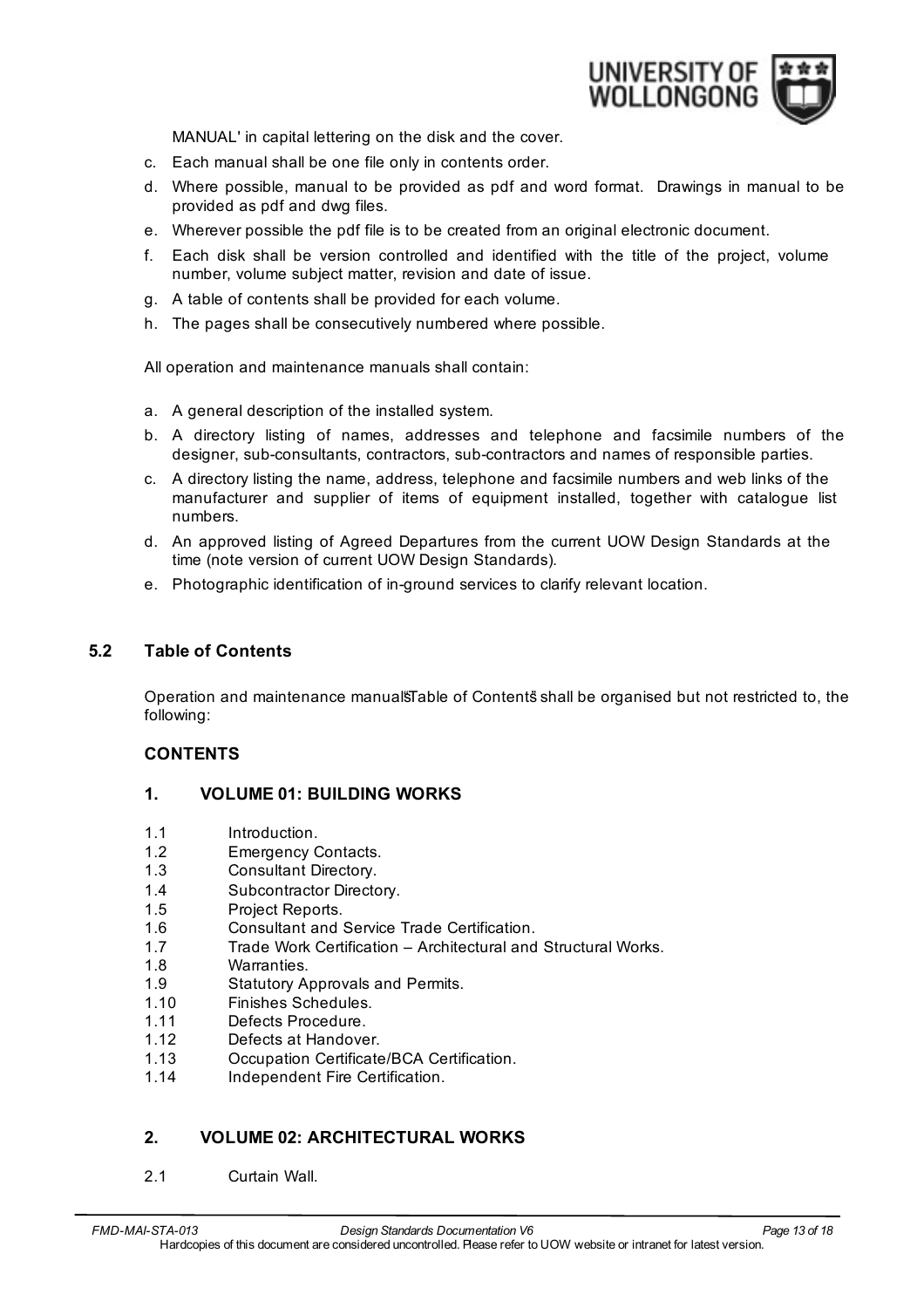

- 2.2 Waterproofing.
- 2.3 Carpet and Vinyl.
- 2.4 Dry Walls, Ceilings and Glazed Partitions.
- 2.5 Joinery.
- 2.6 Glass Balustrades.
- 2.7 Safe Access System & Cleaning Procedures.
- 2.8 External Cladding.
- 2.9 Painting.<br>2.10 Tiling.
- Tiling.
- 2.11 Roofing.
- 2.12 Cement Render.
- 2.13 Metalwork.
- 2.14 Toilet Partitions.
- 2.15 Fire Doors and Frames.
- 2.16 Landscaping.
- 2.17 Bathroom Accessories.
- 2.18 Louvres.
- 2.19 Roller Shutters.
- 2.20 Signage.
- 2.21 Agreed Schedule of Departures from the current UOW Design Standards.

# **3. VOLUME 03: STRUCTURAL WORKS**

- 3.1 Piling.
- 3.2 Concrete.
- 3.3 Structural Steel.
- 3.4 Masonry.
- 3.5 Post Tension.
- 3.6 Agreed Schedule of Departures from the current UOW Design Standards.

# **4. VOLUME 04: MECHANICAL SERVICES WORKS**

- 4.1 Introduction.
- 4.2 Assets and Equipment Information (including BMS).
- 4.3 Installation, Maintenance & Operating Instructions.
- 4.4 Authority Tests and Approvals.
- 4.5 Commissioning tests.
- 4.6 Warranties.
- 4.7 Spare parts list.
- 4.8 Agreed Schedule of Departures from the current UOW Design Standards.

# **5. VOLUME 05: ELECTRICAL/SECURITY/COMMUNICATION SERVICES WORKS**

- 5.1 Introduction.
- 5.2 Assets and Equipment Information.
- 5.3 Installation, Maintenance & Operating Instructions.
- 5.4 Authority Tests and Approvals.
- 5.5 Commissioning tests.
- 5.6 Warranties & Certificates.
- 5.7 Spare parts list.
- 5.8 Agreed Schedule of Departures from the current UOW Design Standards.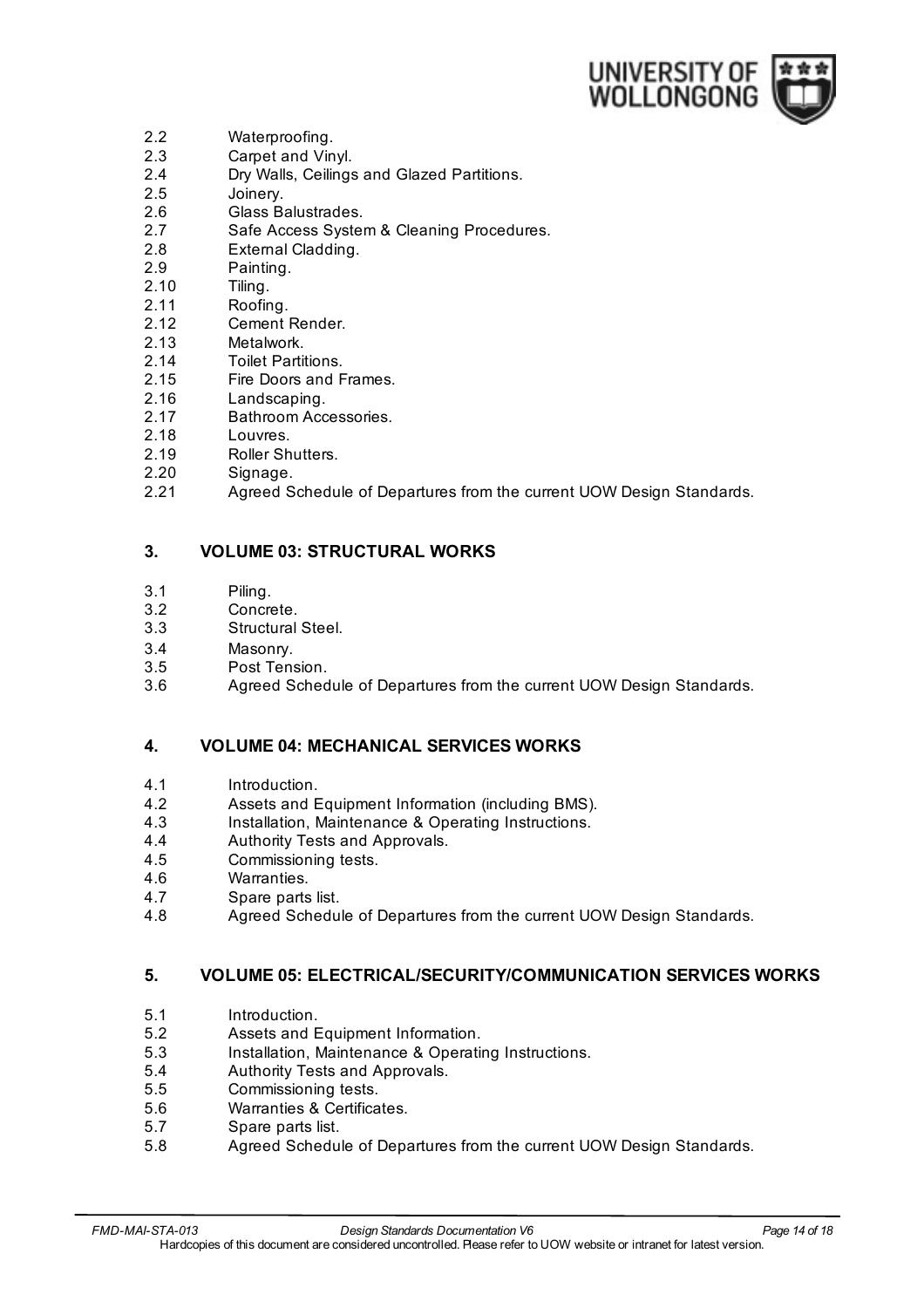

# **6. VOLUME 06: HYDRAULIC SERVICES WORKS**

- 6.1 Introduction.
- 6.2 Assets and Equipment Information including:
	- o Sewer Drainage.
	- o Water Services.
	- o Potable.
	- o Non Potable.
	- o Fire Services.
	- o Gas Services.
	- o Gas Suppression Systems.
	- o Recycled Water System.
- 6.3 Installation, Maintenance & Operating Instructions.
- 6.4 Authority Tests and Approvals.
- 6.5 Commissioning tests.
- 6.6 Warranties & Certificates.
- 6.7 Spare parts list.
- 6.8 Agreed Schedule of Departures from the current UOW Design Standards.

# **7. VOLUME 07: FIRE SERVICES WORKS**

- 7.1 Introduction.
- 7.2 Assets and Equipment Information (Sprinkler, Fire Alarm & BOWS Systems):
	- o Sprinkler.
	- o Fire Alarm.
	- o BOWS.
- 7.3 Installation, Maintenance & Operating Instructions.
- 7.4 Hydraulic Calculations for the Installation.
- 7.5 Authority Tests and Approvals.
- 7.6 Commissioning tests.
- 7.7 Warranties & Certificates.
- 7.8 Spare parts list.
- 7.9 Block Plan.
- 7.10 Agreed Schedule of Departures from the current UOW Design Standards.

### **8. VOLUME 08: VERTICAL TRANSPORT WORKS**

- 8.1 Introduction.
- 8.2 Declaration of Conformity, Technical Description, Logbook.
- 8.3 Installation, Maintenance & Operating Instructions.
- 8.4 Authority Tests and Approvals.
- 8.5 Commissioning tests.
- 8.6 List of Safety Components, Warranties & Certificates.
- 8.7 Spare parts list.
- 8.8 Safety Instructions & Rescue of Passengers.
- 8.9 Agreed Schedule of Departures from the current UOW Design Standards.

# **9. VOLUME 09: DOCUMENT REGISTER**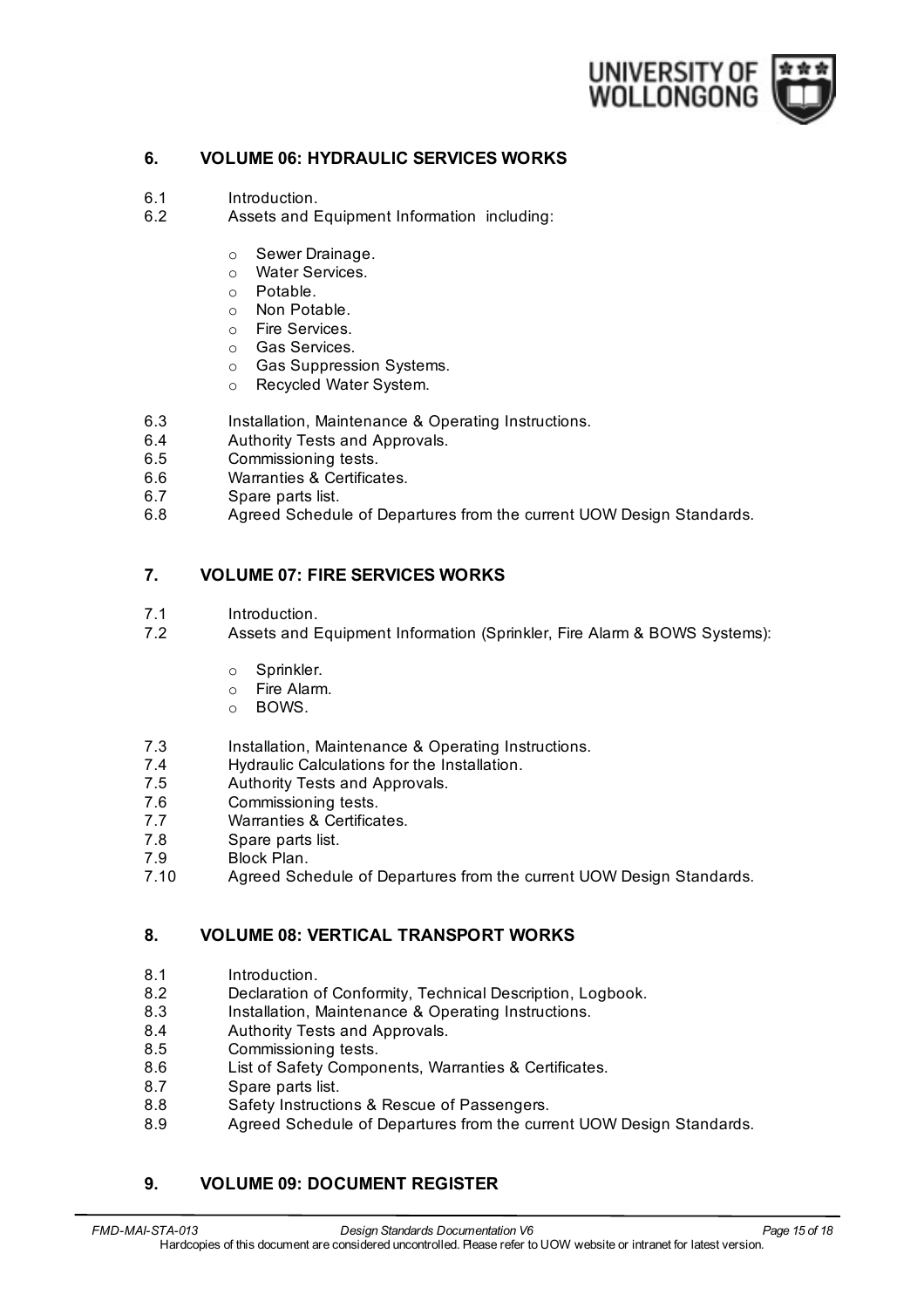

#### **Specifications**

- 9.1 Architectural Specification.
- 9.2 Structural Specification.
- 9.3 Mechanical Services Specification.
- 9.4 Electrical/Security/Communication Services Specification.
- 9.5 Hydraulic Services Specification.
- 9.6 Fire Services Specification.
- 9.7 Lift Services Specification.

### **As-Built and Survey Drawings**

- 9.8 Architectural As-Built Drawings.
- 9.9 Mechanical Services As-Built Drawings.
- 9.10 Electrical/Security/Communication Services As-Built Drawing.
- 9.11 Hydraulic Services As-Built Drawings.
- 9.12 Wet Fire Services As-Built Drawings.
- 9.13 Dry Fire Services As-Built Drawings.
- 9.14 Lift Services As-Built Drawings.
- 9.15 Fitout As-Built Drawings.
- 9.16 Curtain Wall As-Built Drawings.
- 9.17 Structural Steel As-Built Drawings.
- <span id="page-15-0"></span>9.18 Work-As-Executed Survey Drawings – Survey Drawings.

# **5.3 Asset & Equipment Information, Certification and Warranties**

Detailed technical specifications shall be provided on each piece of equipment. The manufacturer or a suitably qualified consultant may provide technical information. Technical specifications should contain the following information:

- a. A technical description of the system installed, written to ensure that UOWs staff fully understand the scope and facilities provided.
- b. The system's function, normal operating characteristics, and limiting conditions.
- c. A technical description of the mode of operation of the system(s) installed and final setup that meets design performance.
- d. Schedules (system by system) of equipment, stating locations, duties, performance figures and dates of manufacture.
- e. A unique code number for each item of equipment installed, cross-referenced to the diagrammatic drawings and schedules, including spare parts schedule.
- f. Manufacturers' technical literature for equipment installed, assembled specifically for the project, excluding irrelevant matter. Product data sheets shall clearly identify specific products and component parts used in the installation, and data applicable to the installation.
- g. Supplements to product data shall illustrate relations of component parts.

Certification shall be provided to ensure all systems and equipment complies with the relevant standards and regulations. The following certificates shall be provided as part of the operation and maintenance manuals for each system installed: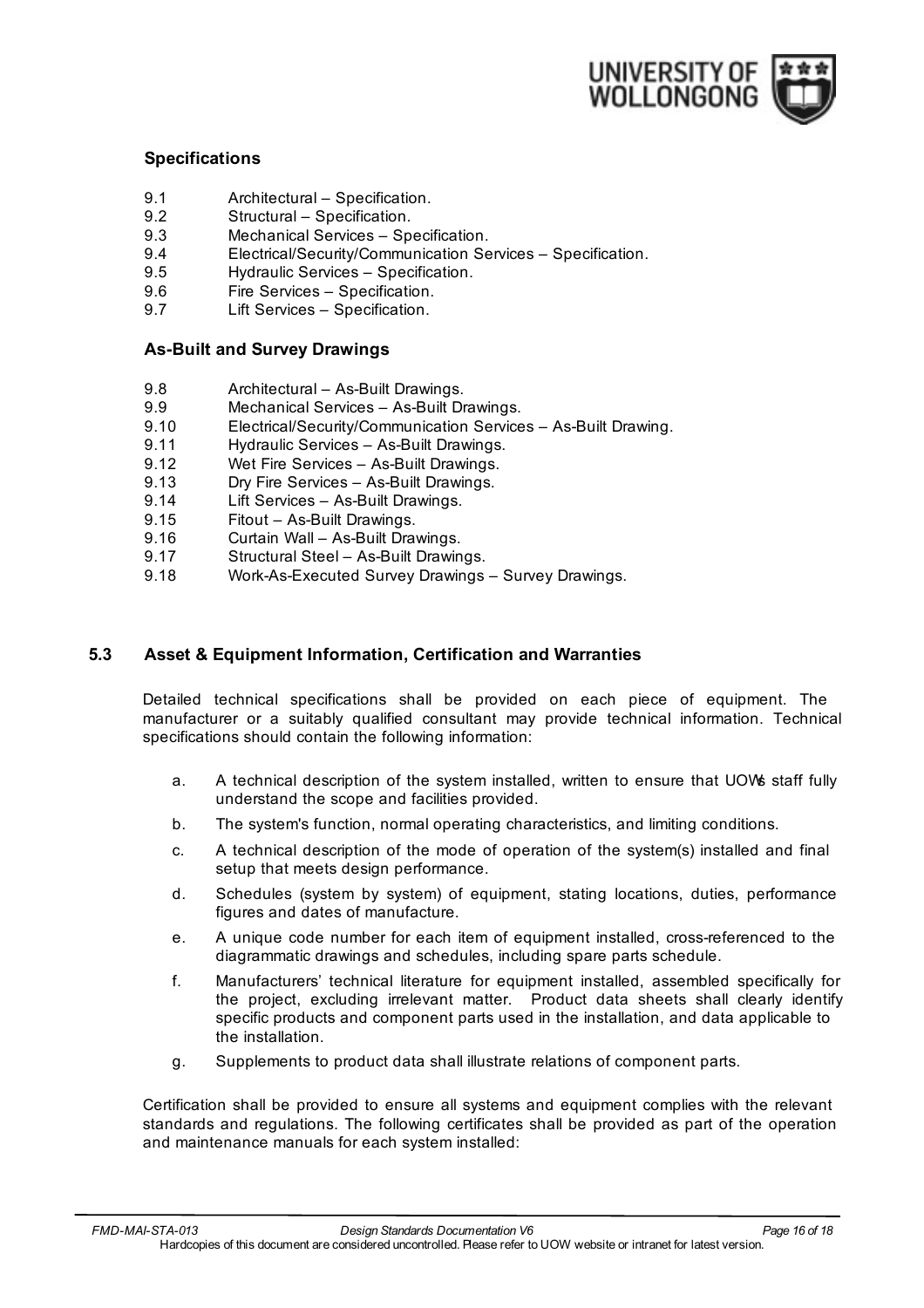

- a. Certificates and Registrations from authorities.
- b. Product certification.
- c. Copies of commissioning results for the installation and equipment used in the installation (Refer to the relevant UOW Commissioning Standard).
- d. Commissioning Test reports.
- e. Material Safety Data Sheets (MSDS).

<span id="page-16-0"></span>Copies of manufacturers' warranties shall be provided as part of the operation and maintenance manuals for all systems.

### **5.4 Operation Manuals**

The following information shall be provided to ensure correct operating procedures for each system installed and commissioned:

- a. Safe starting up, running-in, operating and shutting down procedures. Include logical step-by-step sequence of instructions for each procedure.
- b. Control sequence and flow diagrams.
- c. Legend for colour-coded services.
- d. Schedules of fixed and variable equipment settings established during commissioning and maintenance.
- e. Procedures for seasonal changes.
- f. Drawings and technical data as necessary for the efficient operation of the installed system.

### <span id="page-16-1"></span>**5.5 Maintenance Manuals**

The following information shall be provided to ensure that maintenance tasks are performed correctly and systems run efficiently:

- a. Detailed recommendations for preventative maintenance frequency and procedures.
- b. Safe trouble-shooting, disassembly, repair and reassembly, cleaning, alignment and adjustment, balancing and checking procedures. Provide logical step-by-step sequence of instructions for each procedure.
- c. Schedule of spare parts and recommendation of items to be held on site, being those items subject to wear or deterioration and which may involve extended delivery times when replacements are required. Include complete nomenclature and model numbers, and local sources of supply.
- d. Schedule of normal consumable items, local sources of supply, and expected replacement intervals up to a running time of 40,000 hours. Include lubricant and lubrication schedules for equipment.
- e. Instructions for use of specialised tools and testing equipment.
- f. Emergency procedures, including telephone numbers for emergency services, and procedures for fault finding.
- g. Risk assessment of plant & equipment with control measures detailed.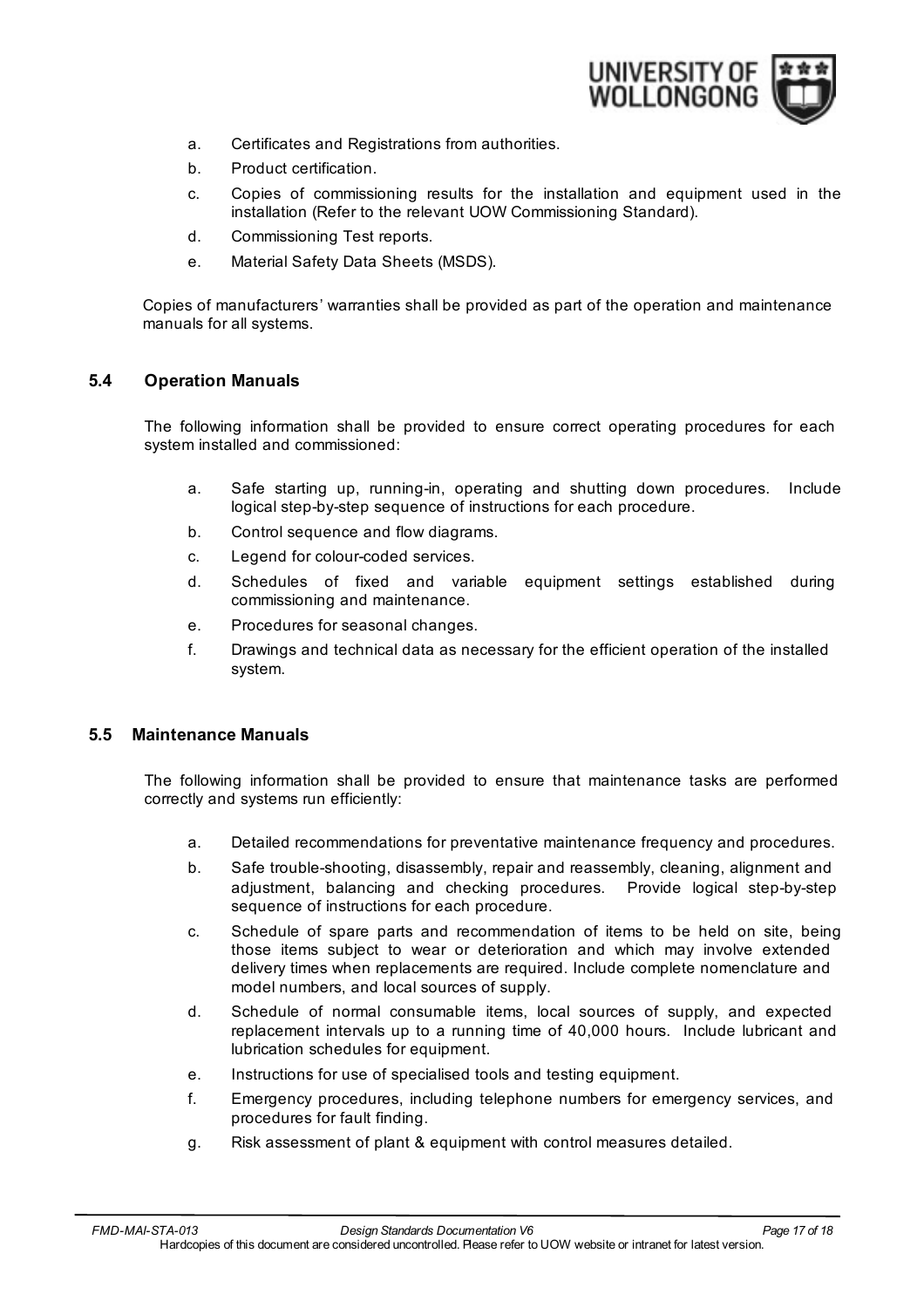

# <span id="page-17-0"></span>**6 AS-BUILT DOCUMENTATION**

As-built documentation shall consist of the following parts as a minimum requirement:

- Operation Manual.
- Maintenance Manual.
- Authority approval drawings.
- Construction drawings.
- As-built drawings incorporating final room numbers.

As-built drawings shall include the following features:

- a. Dimensions, types and location of equipment, cables, piping and ductwork in relation to permanent site features and other underground services.
- b. As-installed locations of building elements, plant and equipment.
- c. Off-the-grid dimensions (where applicable).
- d. Relationship to building structure and other services, and changes made during commissioning and the maintenance period.
- e. Diagrammatic drawings of each system showing piping and wiring, and principal items of equipment.

In addition to the standard information described above, the following information shall be providedfor each of the services listed.

### <span id="page-17-1"></span>**6.1 Architectural**

Each set of architectural documentation shall include the following information as a minimum for all projects:

- Soft copy of as-built architectural drawings.
- Locations of fire walls and fire doors.
- <span id="page-17-2"></span>Final room numbers.

### **6.2 Mechanical Services**

Each set of mechanical services documentation shall include the following information as a minimum for all projects:

- Duct sizes.
- Damper locations, size and type.
- Field equipment locations.
- Software algorithms for all control loops.
- Pipe routes and sizes.
- Air balancing results.
- Sound level tests.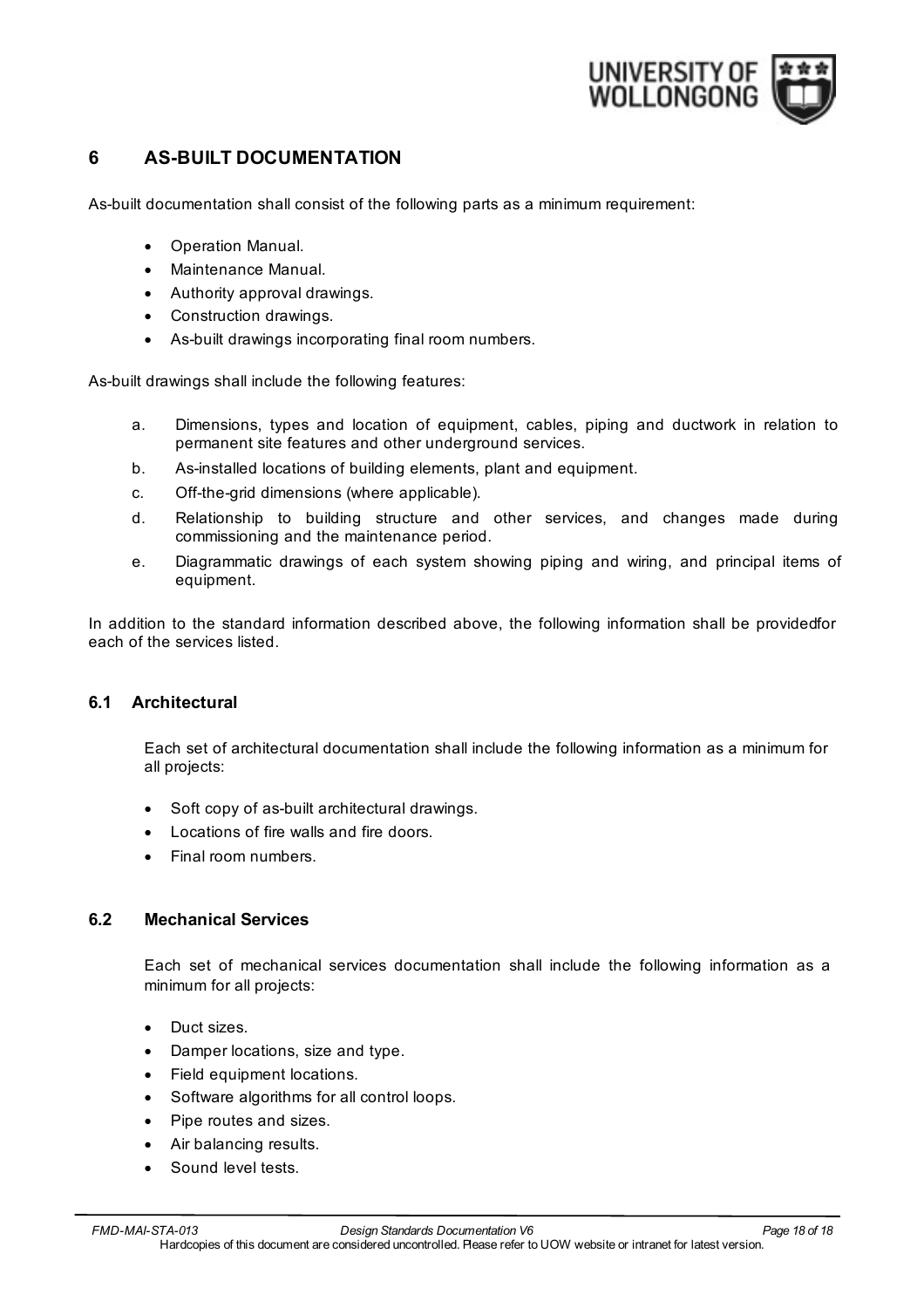

- Commissioning results.
- <span id="page-18-0"></span>Isolator locations.

### **6.3 Electrical Services**

Each set of electrical services documentation shall include the following information as a minimum for all power and lighting projects:

- As-built drawings incorporating final room numbers.
- Field equipment locations such as pits, conduit locations and sizes.
- Electrical distribution board locations.
- Schematic of power and lighting reticulation.
- Distribution board schedules incorporating final room numbers.

Each set of electrical services documentation shall include the following information as a minimum for all emergency and exit sign projects:

- As-built drawings indicating equipment locations and numbers and final room numbers.
- Addressable commissioning results.
- Project specific schematic of reticulation.
- Location of main test point.

Electronic Monitoring and Access Control (EMAC)

Each set of EMAC documentation shall include the following information as a minimum for all projects:

- Field processing unit locations.
- Field device descriptions, types and locations.
- Hub and switch locations.
- Cable paths.
- Location of operator's terminal.
- Printout of points list.
- Commissioning test results.

#### <span id="page-18-1"></span>**6.4 Closed-Circuit Television (CCTV)**

Each set of CCTV documentation shall include the following information as a minimum for all projects:

- Camera types, locations and field of view.
- Field processing unit locations.
- Hub and switch locations.
- Cable paths.
- Location of operator's terminal.
- Printout of points list.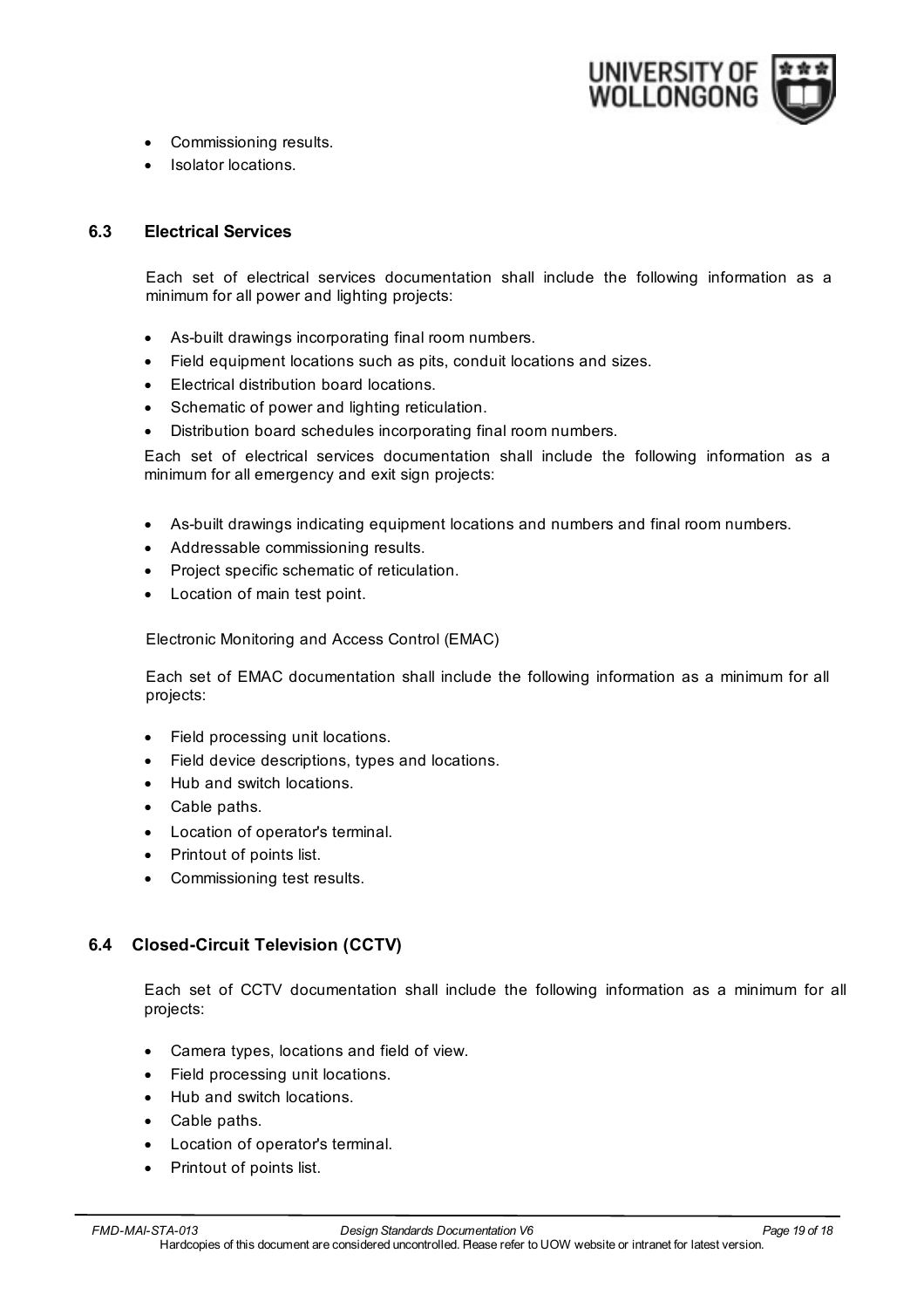

Commissioning test results.

#### <span id="page-19-0"></span>**6.5 Hydraulic Services**

The following hydraulic services documentation shall be provided for all projects:

- Trade based specification.
- Sketch plans.

Each set of hydraulic services drawings shall include the following:

- Site plan and reticulation (scale not smaller than 1:1000).
- Major pipe runs indicating control valves, meters, access pits and connections to existing services.
- Reticulation indicating materials, pipe sizes, control valves, fixtures and taps.
- Diagrammatic presentation of hydraulic services in axonometric or two dimensional forms.
- Construction details of pits, inspection openings, valves, etc.
- Schedules of fixtures and fittings with brand names, models etc.

The following minimum information shall be provided on all hydraulic services drawings:

- Pipe inverts and associated ground levels, at junctions, pipe crossovers and at termination of runs.
- Pipe gradients.
- Pits, trade waste arresters and capacities.
- Fittings, fixtures and appliances.
- Connection to, and location of all authorities mains and existing internal services, including sizes, invert levels and associated ground levels.
- Symbolised fixtures, appliances and stacks at each building, including loadings on site plans.
- Dimensioned locations of all pits, tanks, etc.
- All contour levels.
- All downpipe locations.
- Dimensioned service locations (site plan).
- <span id="page-19-1"></span>Boundaries and roads.

#### **6.6 Fire Services**

Each set of fire services documentation shall include the following information as a minimum for all projects:

- As-built drawings incorporating final room numbers.
- FIP location.
- Detector, breakglass alarm and other field device locations on floorplans incorporating item number.
- Programming matrix of FIP.